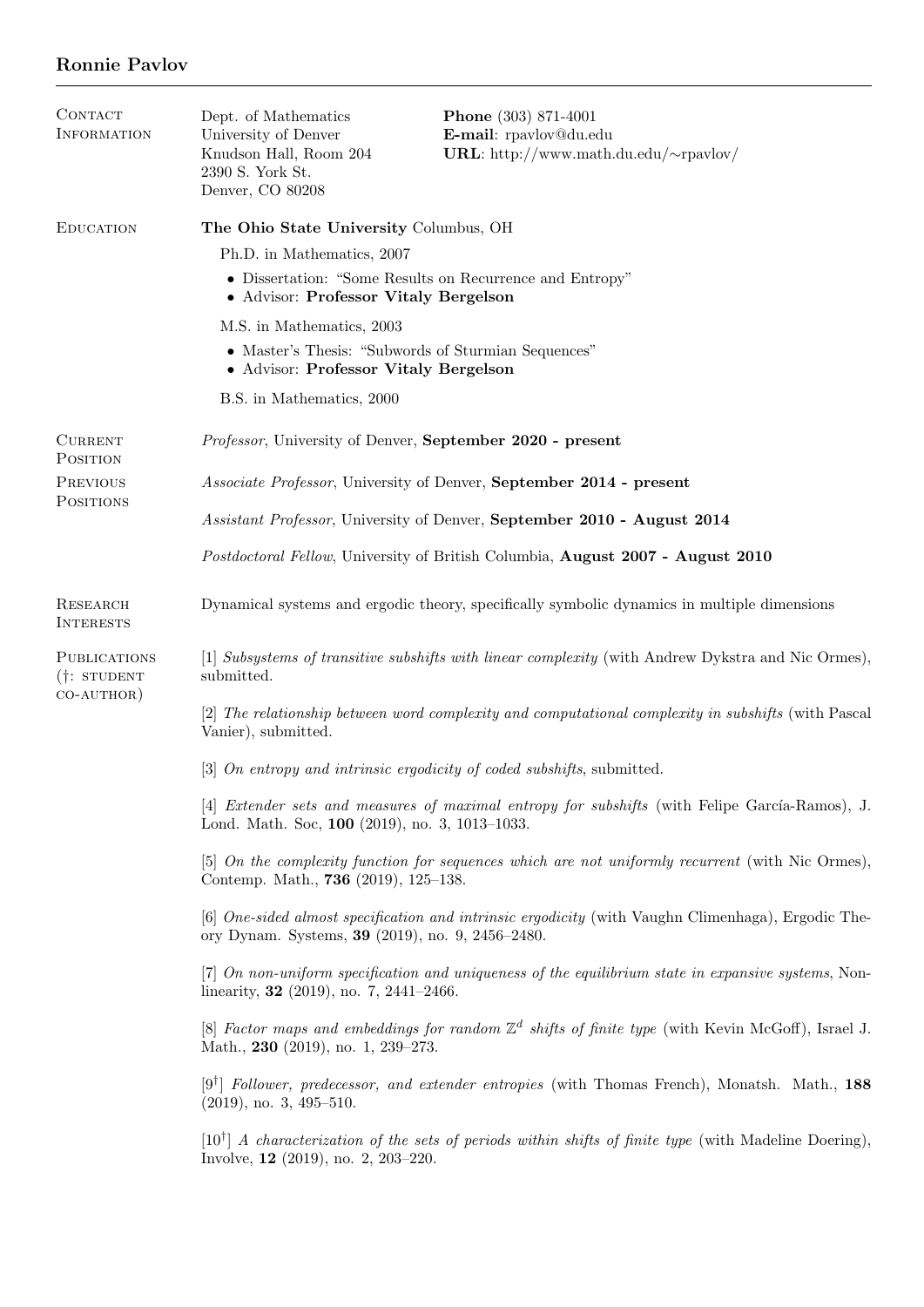[11] Factoring onto  $\mathbb{Z}^d$  subshifts with the finite extension property (with Raimundo Briceño and Kevin McGoff), Proc. Amer. Math. Soc., 146 (2018), no. 12, 5129–5240.

[12] Topologically completely positive entropy and zero-dimensional topologically completely positive entropy, Ergodic Theory Dynam. Systems, 38 (2018), no. 5, 1894–1922.

[13] Strong spatial mixing in homomorphism spaces (with Raimundo Briceño), SIAM J. Discrete Math., **31** (2017), no. 3, 2110-2137.

[14] On factors of  $\mathbb{Z}^d$  SFTs and intrinsic ergodicity (with Kevin McGoff), Ergodic Theory Dynam. Systems, 37 (2017), no. 2, 621–645.

[15<sup>†</sup>] Subshifts with slowly growing numbers of follower sets (with Thomas French and Nic Ormes), Contemp. Math., 678 (2016), 192–203.

[16] Random  $\mathbb{Z}^d$ -shifts of finite type (with Kevin McGoff), J. Mod. Dyn., 10 (2016), no. 2, 287-330.

[17] Extender sets and multidimensional subshifts, (with Nic Ormes), Ergodic Theory Dynam. Systems, 36 (2016), no. 3, 908–923.

[18] On intrinsic ergodicity and weakenings of the specification property, Adv. Math. 295 (2016), 250–270.

[19] Representation and poly-time approximation for pressure of  $\mathbb{Z}^2$  lattice models in the nonuniqueness region, (with Stefan Adams, Raimundo Briceño, and Brian Marcus), J. Stat. Phys. 162 (2016), no. 4, 1031–1067.

[20] An integral representation for topological pressure in terms of conditional probabilities, (with Brian Marcus), Israel J. Math., 207 (2015), no. 1, 395–433.

[21] Entropies realizable by block gluing shifts of finite type (with Michael Schraudner), J. Anal. Math., 126 (2015), 113–174.

[22] Classification of sofic projective subdynamics of multidimensional shifts of finite type (with Michael Schraudner), Trans. Amer. Math. Soc., 367 (2015), 3371–3421.

[23] Entropy and measures of maximal entropy for axial powers of subshifts (with Tom Meyerovitch), Proc. London Math. Soc., 109 (2014), no. 4, 921–945.

[24] A characterization of topologically completely positive entropy for shifts of finite type, Ergodic Theory Dynam. Systems, 34 (2014), no. 6, 2054–2065.

[25] Shifts of finite type with nearly full entropy, Proc. Lond. Math. Soc., 108 (2014), no. 1, 103–132.

[26] One dimensional Markov random fields, Markov chains and topological Markov fields (with N. Chandgottia, G. Han, B. Marcus, and T. Meyerovitch), Proc. Amer. Math. Soc., 142 (2014), no. 1, 227–242.

[27] Computing bounds for entropy of stationary  $\mathbb{Z}^d$  Markov random fields (with Brian Marcus), SIAM J. Discrete Math, 27 (2013), no. 3, 1544–1558.

[28] Independence entropy of  $\mathbb{Z}^d$ -shift spaces (with Erez Louidor and Brian Marcus), Acta. Appl. Math., 126 (2013), 297–317.

[29] Approximating entropy for a class of  $\mathbb{Z}^2$  Markov random fields and pressure for a class of functions on  $\mathbb{Z}^2$  shifts of finite type (with Brian Marcus), Ergodic Theory Dynam. Systems, 33 (2013), no. 1, 186–220.

[30] A class of nonsofic multidimensional shift spaces, Proc. Amer. Math. Soc. 141 (2013), no. 3, 987–996.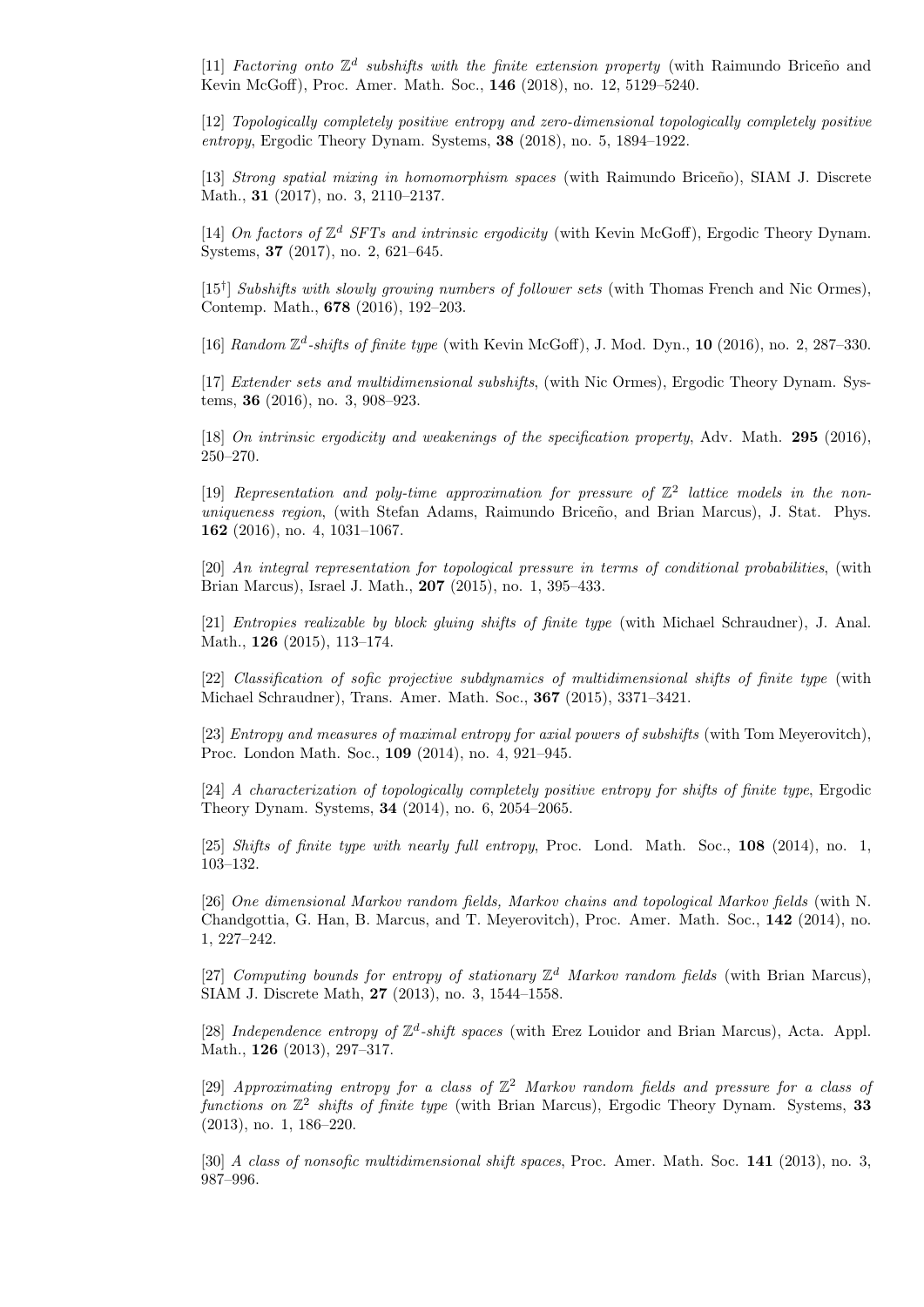[31] Approximating the hard square entropy constant with probabilistic methods, Ann. Probab. 40 (2012), no. 6, 2362–2399. [32] Perturbations of multidimensional shifts of finite type, Ergodic Theory Dynam. Systems 31 (2011), no. 2, 483-526. [33] *Multidimensional sofic shifts without separation and their factors* (with Michael Boyle and Michael Schraudner), Trans. Amer. Math. Soc. 362 (2010), no. 9, 4617–4653. [34] Some counterexamples in topological dynamics, Ergodic Theory Dynam. Systems 28 (2008), no. 4, 1291–1322. **PRESENTATIONS** Non-uniform specification properties on subshifts Sep. 2019 Dynamics, Equations and Applications (DEA) 2019, AGH University, Krakow, Poland Minimal subsystems and ergodic measures for subshifts of linear complexity  $\text{Apr. } 2019$ 2019 Workshop on Dynamical Systems and Related Topics, University of Maryland Minimal subsystems and ergodic measures for subshifts of linear complexity Mar. 2019 Eastern Illinois Integrated Conference in Geometry, Dynamics, and Topology, Eastern Illinois U. Extender sets and measures of maximal entropy **Oct. 2018** University of Houston Dynamics Seminar, Houston, Texas Extender sets and measures of maximal entropy **Aug. 2018** Workshop on Symbolic Dynamics, UBC (Vancouver) Non-uniform specification properties **Aug. 2017** Current Trends in Dynamical Systems and the Mathematical Legacy of Rufus Bowen, UBC (Vancouver) Non-uniform specification properties for subshifts Apr. 2017 Northwest Dynamics Day, University of Washington Non-uniform mixing and intrinsic ergodicity Apr. 2017 Carolina Dynamics Symposium, UNC Charlotte Nearest-neighbor tilings in one and two dimensions (plenary lecture) Apr. 2017 Annual meeting of the Michigan MAA section, Ferris State University  $Non-uniform mixing properties and intrinsic ergodicity for subshifts$  Mar. 2017 Dynamics Seminar, University of Texas at Austin Entropy and mixing for multidimensional shifts of finite type (3-day invited course) Jan. 2017 Thematic week: New advances in symbolic dynamics, CIRM (Marseille) Computation of topological entropy for  $\mathbb{Z}^2$  shifts of finite type **Jan. 2017** Université Paris 11 ergodic theory and dynamical systems seminar Shifts of finite type with nearly full entropy **Jan. 2017** Université Paris 11 ergodic theory and dynamical systems seminar Weakened specification properties and intrinsic ergodicity for subshifts  $Nov. 2016$ Dynamics Seminar, the Ohio State University

**INVITED**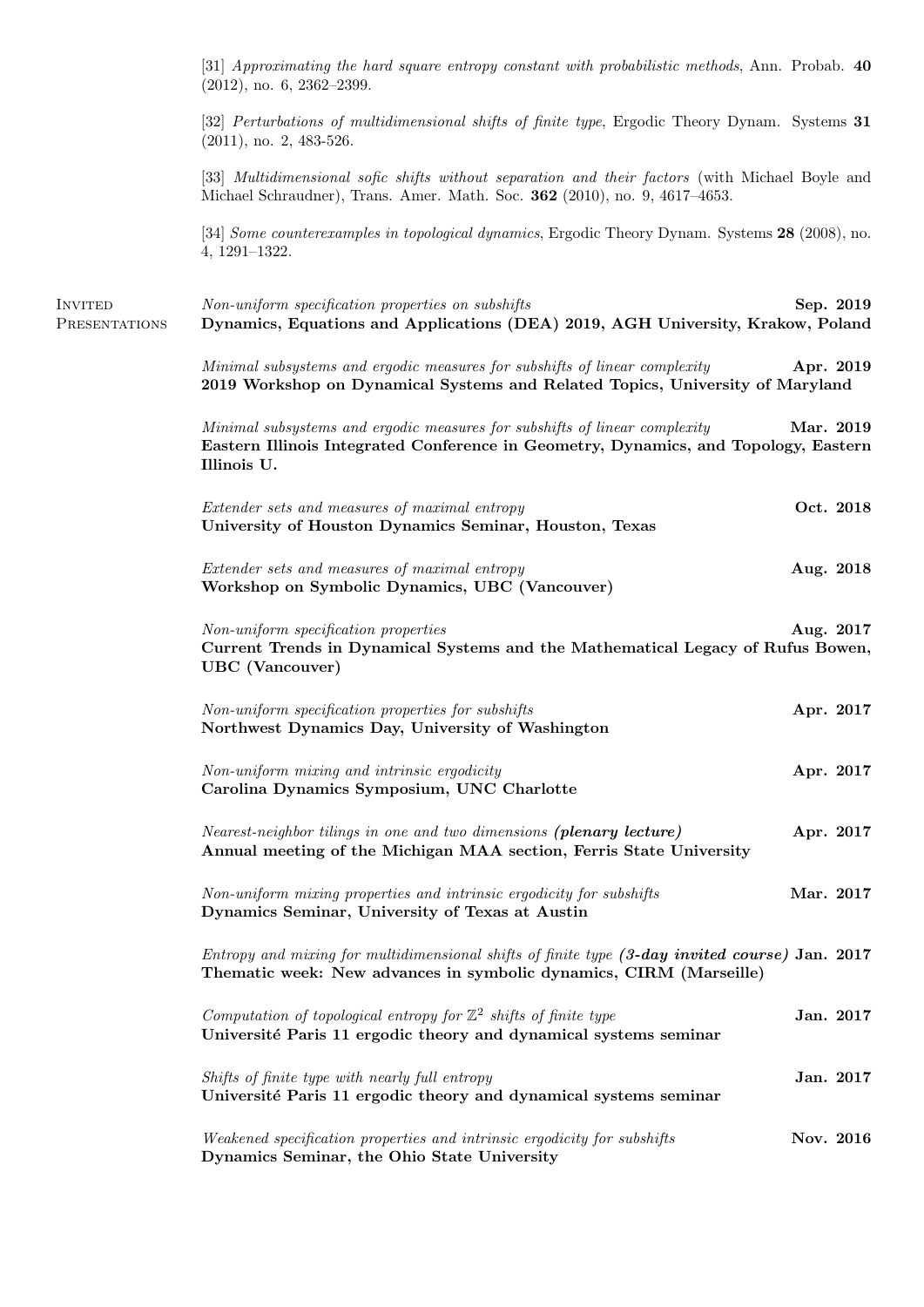| Random subshifts of finite type: an introduction<br>Workshop in Analytic and Probabilistic Combinatorics, BIRS (Banff)                                                     | Oct. 2016 |  |
|----------------------------------------------------------------------------------------------------------------------------------------------------------------------------|-----------|--|
| Computation of topological entropy for $\mathbb{Z}^2$ shifts of finite type<br>2016 Computability in Europe 2016, Université Paris 13                                      | Jun. 2016 |  |
| Almost specification and intrinsic ergodicity<br>2016 Workshop on Dynamical Systems and Related Topics, University of Maryland                                             | Apr. 2016 |  |
| Almost specification and intrinsic ergodicity<br>Sectional Meeting of the AMS, University of Utah                                                                          | Apr. 2016 |  |
| Multidimensional Symbolic Dynamics (5-day invited course)<br>2016 Winter School in Recent Trends in Nonlinear Science, University of Sevilla, Spain                        | Jan. 2016 |  |
| Computation of topological entropy for $\mathbb{Z}^d$ shifts of finite type<br>Sectional Meeting of the AMS, Loyola University                                             | Oct. 2015 |  |
| Specification properties and intrinsic ergodicity for subshifts<br>2015 Workshop on Dynamical Systems and Related Topics, University of Maryland                           | Apr. 2015 |  |
| Specification properties and intrinsic ergodicity for subshifts<br>2014 Workshop on Symbolic Dynamics of Finitely Presented Groups, Santiago, Chile                        | Dec. 2014 |  |
| A characterization of topologically completely positive entropy for shifts of finite type<br>2014 Joint Meetings of the American Mathematical Society, Baltimore, Maryland | Jan. 2014 |  |
| Limiting entropy of d-dimensional axial powers of subshifts<br>Mathematical Congress of the Americas 2013, Guanajuato, Mexico                                              | Aug. 2013 |  |
| Shifts of finite type with nearly full entropy<br>Automata Theory and Symbolic Dynamics Workshop, UBC (Vancouver)                                                          | Jun. 2013 |  |
| Shifts of finite type with nearly full entropy<br>Sectional Meeting of the AMS, University of Colorado                                                                     | Apr. 2013 |  |
| Shifts of finite type with nearly full entropy<br>School on Information and Randomness 2012, Puerto Varas, Chile                                                           | Dec. 2012 |  |
| Entropy and mixing for multidimensional symbolic systems (mini-course: 4 talks)<br>DySyCo school in Dynamical Systems and Computation, Santiago, Chile                     | Dec. 2012 |  |
| Limiting entropy of d-dimensional axial powers of subshifts<br>First Franco-Chilean Congress in Dynamics and Combinatorics, Baie de Somme, France                          | Jan. 2012 |  |
| Notions of subdynamics for multidimensional shifts of finite type<br>Journées du groupe de travail SDA2, Caen, France                                                      | Jun. 2011 |  |
| Shifts of finite type with nearly full entropy<br>Workshop on Ergodic Optimization, BIRS (Banff)                                                                           | Feb. 2011 |  |
| Limiting d-dimensional nearest neighbor entropy of shifts of finite type<br>School on Information and Randomness 2010, Pucón, Chile                                        | Dec. 2010 |  |
| Limiting entropy and independence entropy of d-dimensional shift spaces<br>2010 Canadian Mathematical Society Winter Meeting, UBC (Vancouver)                              | Dec. 2010 |  |